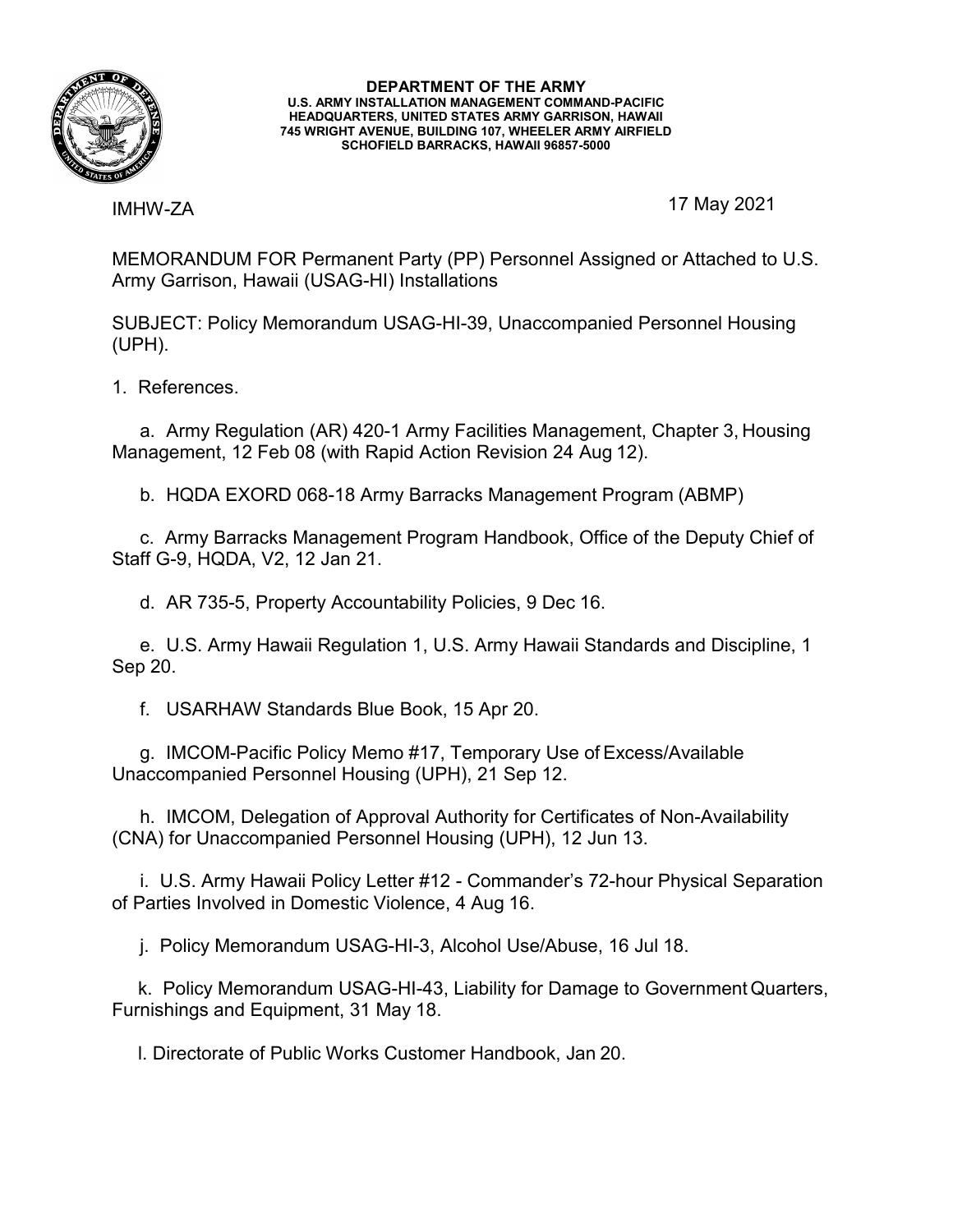SUBJECT: Policy Memorandum USAG-HI-39, Unaccompanied Personnel Housing (UPH).

2. Purpose. To provide policy for the assignment, termination, maintenance, inspection and management of USAG-HI UPH permanent party (PP) quarters.

3. Scope. This policy covers Enlisted Quarters (EQ) E-5 and below.

4. Applicability. This policy applies to all PP personnel (E-5 and below) who are permanently assigned or attached to installations in Hawaii and eligible for UPH.

5. Definitions.

a. Service Member (SM): SM shall be used instead of Soldier throughout this policy. SMs are residents of the barracks.

b. Geographical Bachelor: SM entitled to BAH at the "with dependents" rate, who is voluntarily separated from their Family for personal reasons. (See Enclosure 3.)

c. Module: Two sleeping rooms and associated rooms as applicable (i.e., kitchen, bathroom, etc.).

d. Facility Manager (FM): Brigade (BDE) or Battalion (BN) S4 or designated Unit Representative Primary Point of Contact (POC) for the barracks. FM focus is on the efficient and effective delivery of support services for his or her organization via integration of people and processes within the built environment (barracks) with the purpose of improving the quality of life of the people and productivity of operations.

e. On/off Post Housing: On Post Housing is Privatized Housing, off Post Housing is in the local community.

6. Roles and Responsibilities.

a. The Garrison will (in addition to the roles and responsibilities listed in Reference 1.a., paragraph 3-4.j):

(1) Manage utilization of UPH (control unit allocation of barracks spaces based on strength and assets available).

(2) Approve/Disapprove Exception to Policy (ETP) IAW Enclosures 1 and 3. Unit approval of Request to Reside in On/Off-post Housing on ETP (Memo) does not establish authorization for SM to reside in on/off-post housing. The GC is final approval authority for all ETPs, allowing SMs to reside in on/off-post housing with approved ETP.

(3) Along with the Army Housing Office, administer compliance with ABMP IAW References 1.b. and 1.c.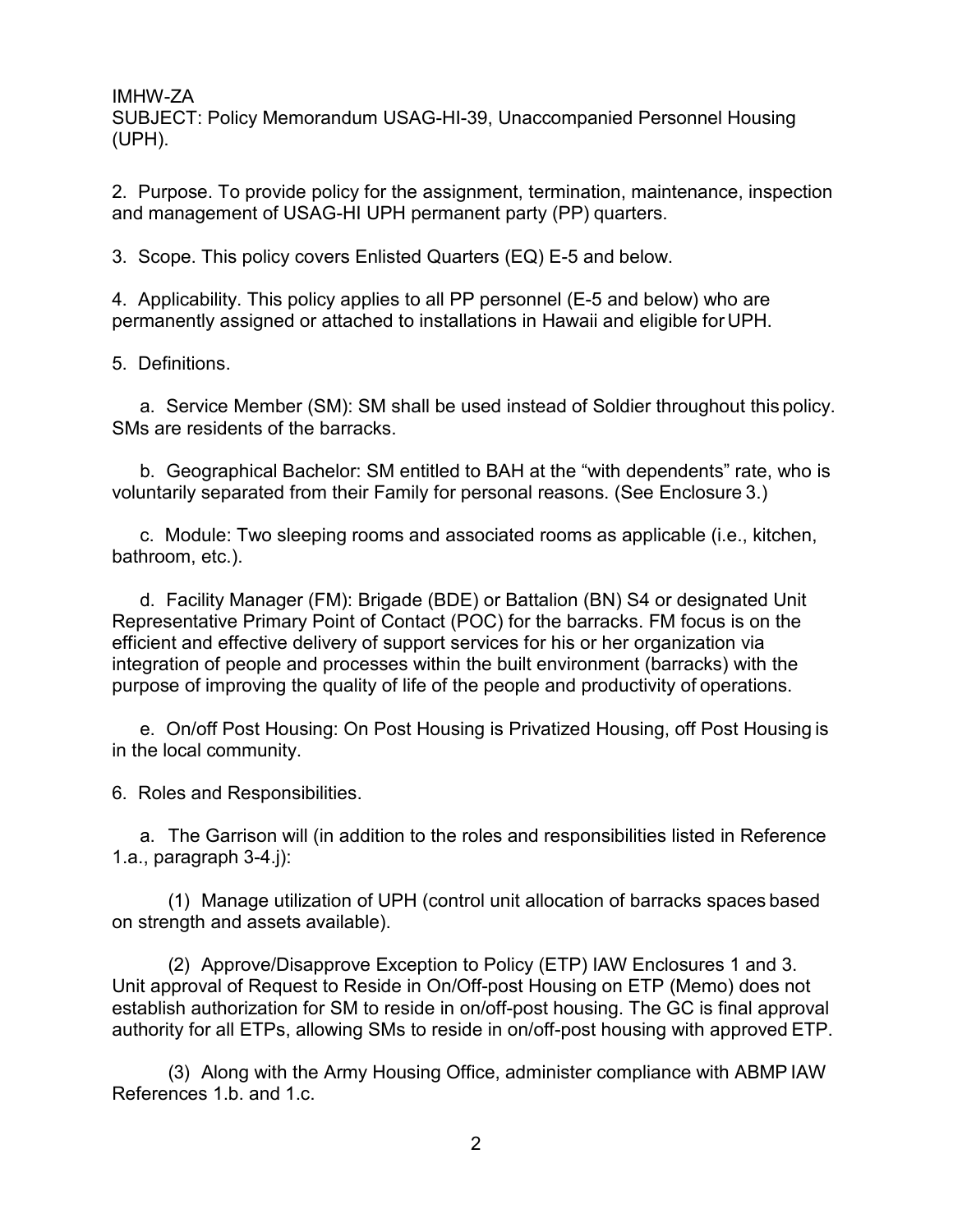SUBJECT: Policy Memorandum USAG-HI-39, Unaccompanied Personnel Housing (UPH).

b. The Directorate of Public Works (DPW) will (in addition to the roles and responsibilities listed in Reference 1.c., paragraph 1.3.3 and 1.m. in support services and service contracts):

(1) Work on approved Demand Maintenance Orders (DMOs) and Facility Engineer Work Requests (FEWRs), to include interior/exterior service (repair of KABA lock hardware and elevators, grounds maintenance, HVAC duct cleaning, etc.), maintenance (cyclic, preventive) and repair for all barracks buildings within the DPW area of responsibility IAW ref 1.d. and 1.m..

(2) Perform grounds maintenance within the DPW area of responsibility (greater than 50 feet from real property assets (e.g. bldgs., parking lots, sidewalks, fences, etc.).

(3) Manage override key replacement IAW subsequent USAG-HI Policy Memorandum(s), as applicable, References 1.c., 1.d., and 1.k., and the BDE's physical security plans for each of the barracks within its designated footprint.

c. Military Units will comply will roles and responsibilities listed in Reference 1.c., paragraph 1.3.1. and ensure SMs comply with guidelines set forth in this policy memorandum and its references as applicable. BDEs will appoint BDE S4 FM (SFC or above) for a minimum of one year and additional BN FMs and/or Unit Reps, as needed, to act as the liaison between UPH, DPW and the units, regarding Certificates of Non-Availability (CNAs), Exceptions to Policy (ETPs), assignments and terminations, maintenance, deployments and redeployments and barracks renovations. The BDE S4 Facility Manager represents their BDE for all issues in the barracks assigned to the BDE. The BDE will provide the appointment letter to the Army Housing Office upon request.

d. The Facility Managers will:

(1) Coordinate with DPW on facility issues and provides facility oversight. The FM acts as the gatekeeper for facility work and works closely with DPW Work Management. When the Military Maintenance Technician (MMT) team is unable to make repairs, the FM (resident) will submit a service request for repairs through the Army Maintenance Application (ArMA). If unable to submit the request through ArMA, the FM will submit a DMO for service to DPW. The FM will monitor DMO status and coordinate facility repair actions with DPW as needed.

(2) Coordinate actions within the barracks with DPW (Army Housing Office, Work Management Branch, Engineering Division, Real Property Branch, etc.) prior to, during and after renovation or repair of the barracks. Track service requests for timely completion. Anyone can call in an emergency request. All other maintenance requests will be submitted to DPW through ArMA or by Demand Maintenance Order.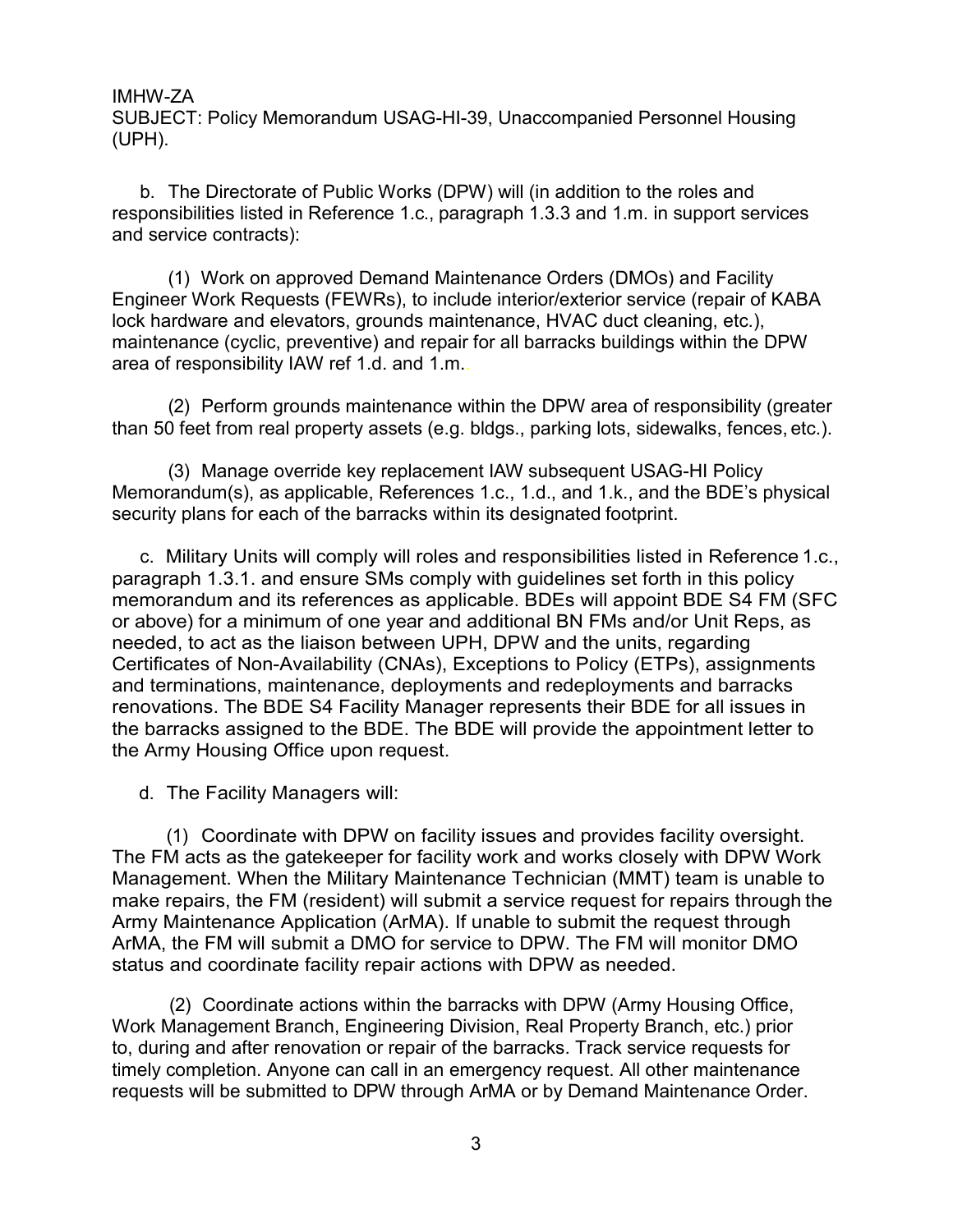SUBJECT: Policy Memorandum USAG-HI-39, Unaccompanied Personnel Housing (UPH).

(3) Coordinate with DPW Furnishings Management Office (FMO) on initial issue inventory and labeling of furnishings.

e. SM's roles and responsibilities are defined IAW Reference 1.c., paragraph 1.3.4., with additional guidance outlined:

(1) Report to designated unit's FM(s) for quarters assignmenttermination.

(2) Follow established rules of conduct while occupying sharedliving quarters IAW ref. 1.f.

(3) Submit a service task in eMH for all barracks furnishings and appliance repairs or replacements. Submit all property repairs to DPW through ArMA or by DMO.

### 7. General.

a. All unaccompanied SMs, E5 & below, who are permanently assigned or attached to installations located in Hawaii and eligible for UPH are required to live in barracks IAW Ref. 1.a. Exceptions may be authorized by the Garrison CDR to reside off-post via an ETP. The BDE or BN S4 FM will ensure proper ETP/CNA documentation is provided to the Army Housing Office (see Encl's 1 and 3) for processing. All unaccompanied E4 and below are authorized no more than one (1) sleeping room (bed space). E5s are authorized two (2) sleeping rooms (bed spaces) when space is available. Transgender personnel will be housed based on their birth certificate gender identification.

b. Master override keys will be maintained by the Contract Officer Representative (COR) for the KABA Lock Service Contract and with the BDE's Staff Duty Office (SDO). The BDEs will assist in after-duty hour lockouts, emergency room access, and health and welfare inspections. Inventory of all assigned keys and Front Desk Units (FDUs) shall be performed monthly by the BDE CSM to ensure key security is maintained.

(1) In the event a SM loses his/her swipe key card or is locked out of their room during normal duty hours, SM will report to their FM to obtain access to their room. For access after duty hours, SMs must report to their SDO to obtain master override key. Units will provide SDO with current barracks roster (occupancy report by name) to validate the occupant's identity. Once the occupant's identity is verified, the SDO will provide access to the room. Lost access card keys will be the responsibility of theSM/Unit.

(2) In the event a SM is locked in their room, the BDE FM/SDO/1SG will be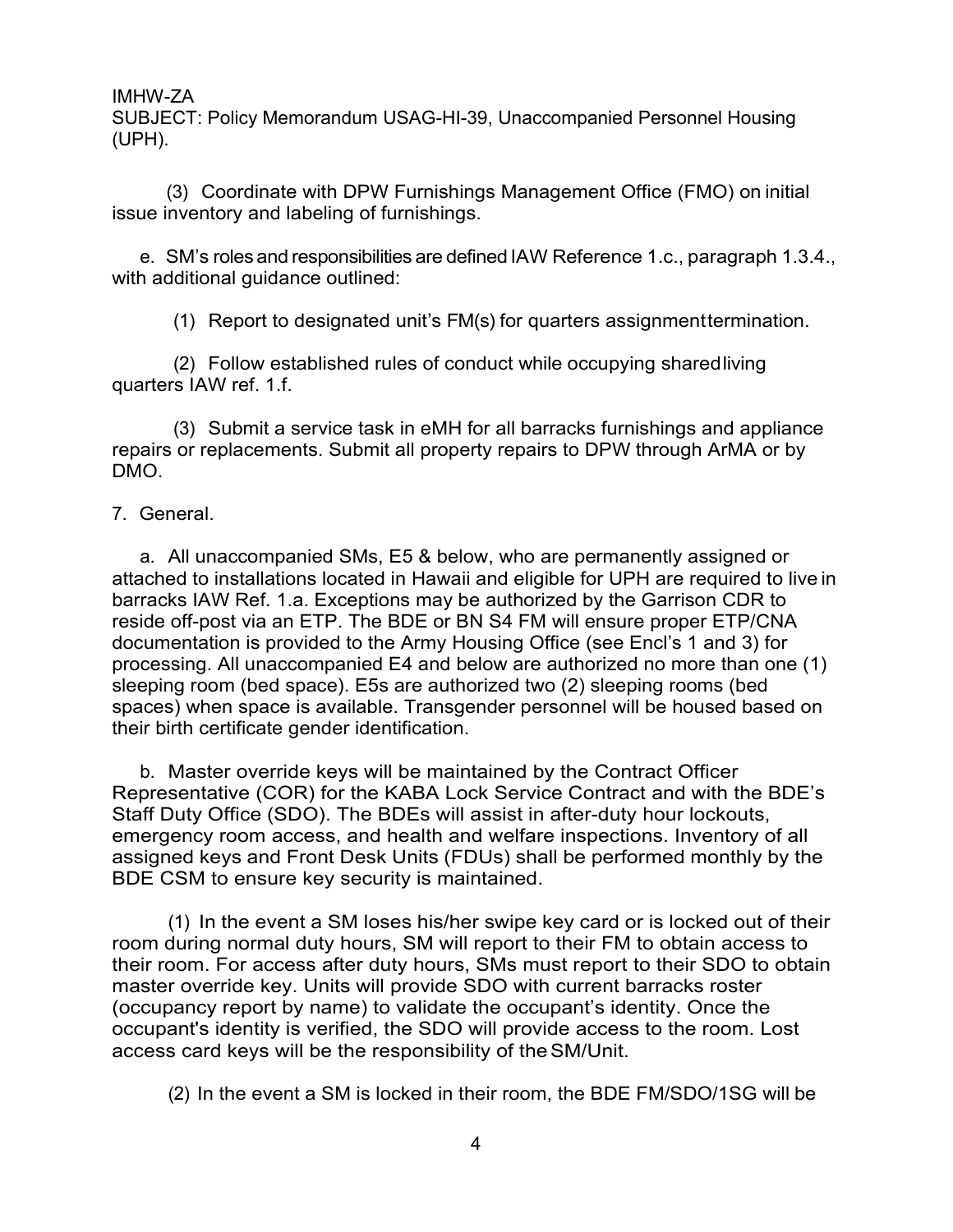SUBJECT: Policy Memorandum USAG-HI-39, Unaccompanied Personnel Housing (UPH).

notified immediately as this is considered an emergency. The FM /SDO/1SG will make every effort to resolve the lock-in,but ifthey are unable to do so, the Installation Operations Center (IOC) (808-656-3272) shall be contacted for further action. In cases of emergency, dial 9-1-1.

c. In the event SM causes damage government furnishings and/or property, the unit will complete a Statement of Charges (DD Form 362) or initiate a Financial Liability Investigation of Property Loss (FLIPL) to determine if theSM will be assessed charges IAW References 1.c., 1.d. and 1.k.

d. All assignments, terminations, periodic inspections, maintenance and furnishings accountability will be managed and tracked through the Enterprise Military Housing (eMH) database. Assignments and terminations will be loaded in eMH within one (1) duty day of action.

8. Priority of Assignment. Priorities of assignment will be made IAW Ref.1.a., paragraph 3-20, Table 3-5.

a. Geographical bachelors are not authorized assignment to PP barracks in Hawaii per Ref. 1.a., paragraph 3-20, Table 3-5. The Garrison CDR may grant exceptions to policy on a case-by-case basis. Minimum standards of adequacy do not apply to geographical bachelors authorized barracks by exception. (See Encl 3.)

b. Temporary Change of Station (TCS) or Temporary Duty (TDY) Personnel or SMs visiting temporarily for other official purposes may be authorized use of excess or vacant space inside PP barracks IAW References. 1.g.

c. A SM not normally authorized UH may reside in the barracks for no more than 72 hours (3 calendar days) for cool off purposes defined in Reference 1.i. Cool off (72 hour) rooms will have two bunk beds (four bed spaces) each and shall not exceed one percent (1%) of the total bed spaces available for BDE use. The unit is responsible for the cleaning and maintenance of 72-hour rooms. SM's BDE/BN S4 Facility Manager must submit an ETP for approval for the SM to reside in UH if over a 72 hour period. SM will be assigned to a 72-hour room until the next duty day, when the UR can assign a permanent room to the SM.

d. E6 and above are not authorized to live in the barracks in Hawaii. However, a grace period of 30 days is granted to newly promoted E6s who were residing in the barracks as an E5. This will provide newly promoted SMs the opportunity to find permanent housing outside of thebarracks.

e. Arriving married SMs who do not have Command Sponsorship for their dependents will be assigned to the Barracks until Command Sponsorship is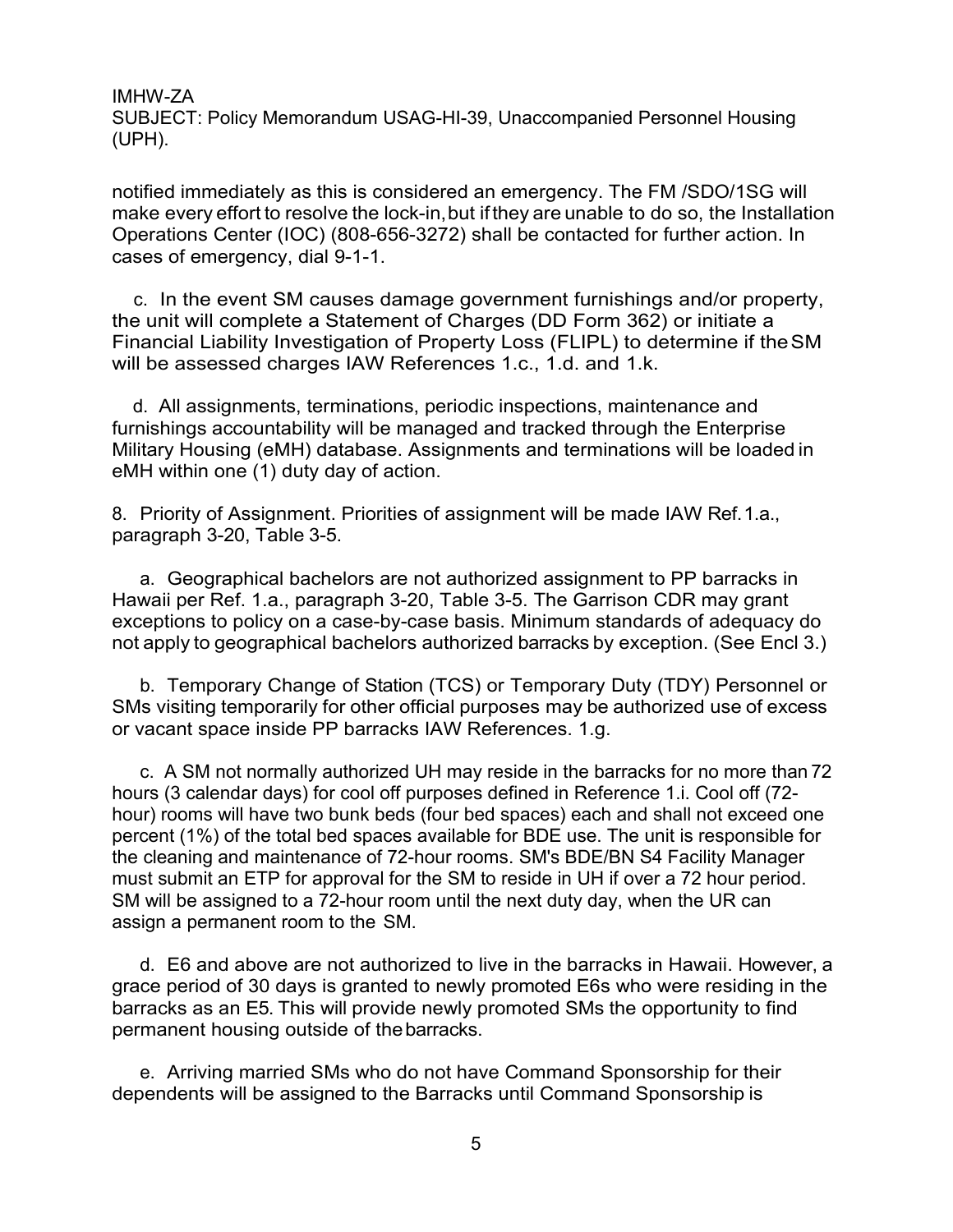obtained (typically 45-60 days).

f. Pregnant soldiers are authorized to move out of the barracks on a CNA twelve (12) weeks prior to their expected due date. Pregnant SMs must include their medical documentation with delivery due date from their medical provider in their ETP packet to be issued a CNA.

9. Assignment Procedures (IAW Reference 1.c., paragraph 3.1):

a. FM will assign room to SM in eMH within one (1) duty day following arrival.

b. FM will issue access card (swipe or proximity) to SM for assigned room and common areas as applicable.

c. FM will give SM a welcome packet containing (at least) the following documents: Barracks Guidelines, Pre-Move-In Checklist, Permission to Enter, Liablity for Damage, Service Request Submittal Procedures and Room Lock-Out Procedures. Examples of these documents are available at the Army Housing Office on Schofield Barracks.

d. FM will collect from SM, the documents at 9.c., signed by the SM as applicable, acknowledging that the SM has read and understands the content of each.

e. Assignment Procedures (After-duty Hours). Room assignments after normal duty hours will be managed by the unit's Staff Duty Officer or designated representative.

10. Termination Procedures (IAW Reference 1.c., paragraph 3.5):

a. At least 30 days prior to departure and upon receipt of clearance documents (permanent change of station or expiring term of service), the SM will notify the UR to schedule a pre-termination inspection. All deficiencies must be corrected prior to the SM's termination. The room must be returned to standards prior to the SM's final check-out inspection. Costs incurred to return the room to standards are the responsibility of theSM.

b. Prior to SM's departure, a final checkout inspection will be performed by the FM or first line supervisor in the SM's chain of command. If damages are annotated, the soldier will not be cleared until the unit completes the process identified in para 7.c., ref 1.d. and 1.k.

c. Unit will issue termination letter to SM when room passes finalinspection and SM completely vacates the room.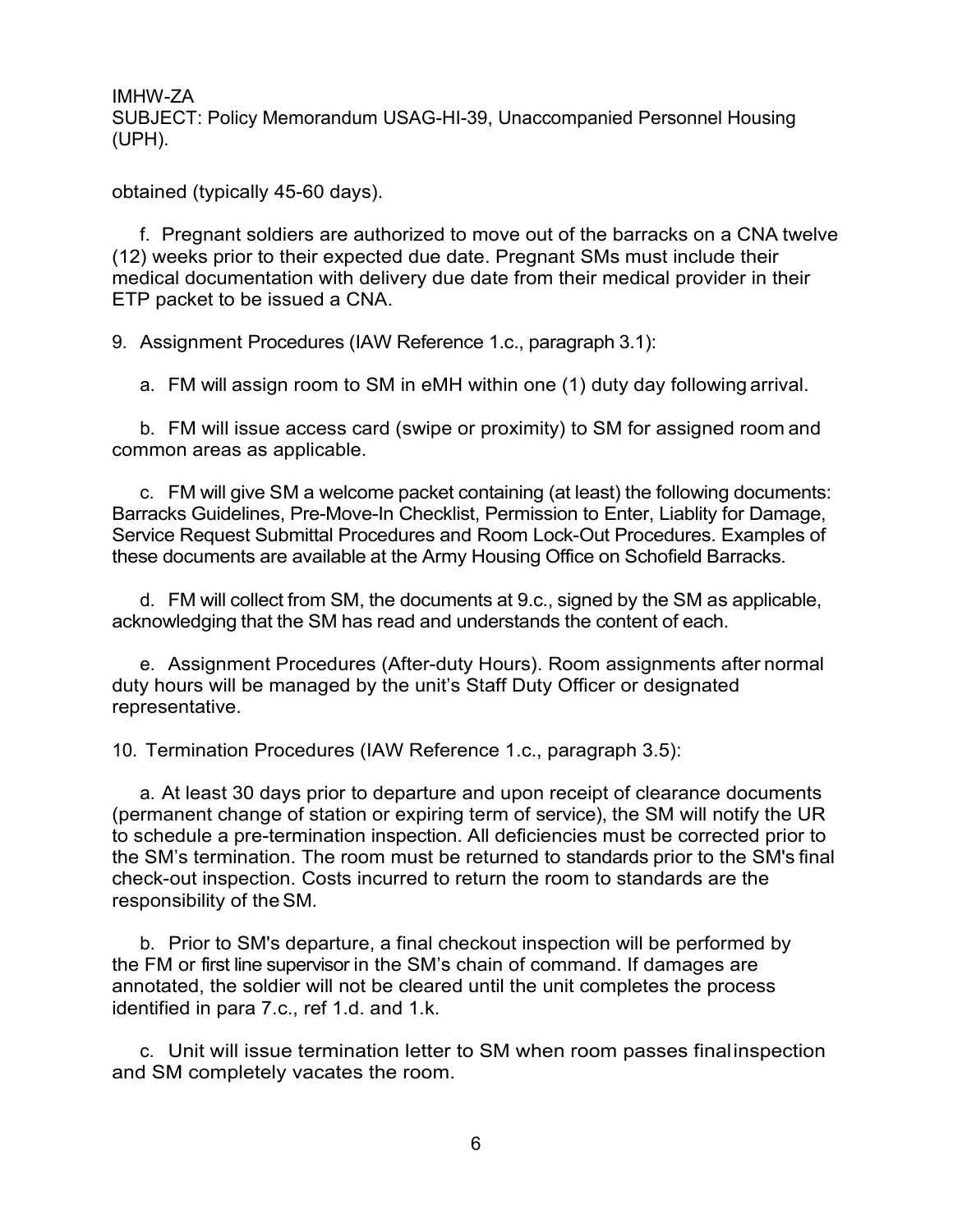SUBJECT: Policy Memorandum USAG-HI-39, Unaccompanied Personnel Housing (UPH).

11. House Rules. Rules and regulations regarding enlisted barracks are outlined in References 1.c., 1.e., 1.f., and 1.j. with additional guidance outlined:

a. Televisions, stereos, coffeepots, and computer equipment are permitted in quarters. Hot plates are not authorized in quarters. Government issued refrigerators and microwave ovens will be provided. Window Air Condition (A/C) units are not authorized to be installed in barracks rooms without a written permission only memo from DPW. Window A/C units must comply with the conditions outlined in ref 1.m.

b. Furnishings (such as appliances, couches, tables and chairs) for day room and/or common area kitchens are available upon request. Misuse of recreational furnishings will result in the loss of equipment and a statement of charges will be issued to individual(s) or the unit responsible for misusing the recreational equipment.

c. Laundry Rooms. Washers are on delayed start, which locks the door; do not force the lid open. Clean dryer lint traps prior to use, and ensure dryer vents are connected and serviceable. Occupants are responsible for cleaning and removing trash from these facilities. Individuals are to follow the manufacturer's proper use and maintenance instruction for the use laundry appliances to prevent damages. Unit leadership is responsible for ensuring cleanliness is maintained and damages are properly addressed when they occur.

d. Material. Adhesive material, nails, tacks, staples and other hardware are prohibited on doors. Small nails, tacks, staples and other hardware may be placed on the walls to hang small decor. No racks, large items or shelves are authorized to be attached to walls or ceilings.The use of conduits, steam pipes or sprinkler heads to support clothing, pictures, and other items is prohibited.It is recommended that picturesbe hung from walls with easy to remove adhesive-type,hangers.

e. Storage of Household Goods. Occupants desiring non-temporary storage of excess household goods will submit a written request to the Transportation Officer via their chain-of-commandrequesting approvalto storeexcess household goods atthe government's expense.

f. Vacant Rooms. FM/Unit personnel will inspect vacant rooms bi-monthly for maintenance requirements and provide a recurring presence to ensure no unauthorized access/occupancy of vacant barrack spaces. Unauthorized occupants will be reported to the military police.

g. Service Requests. SMs can submit their own service order through ArMA 24/7. The SM must be present to escort maintenance and repair personnel to assigned quarters. ArMA is utilized for facility maintenance; all government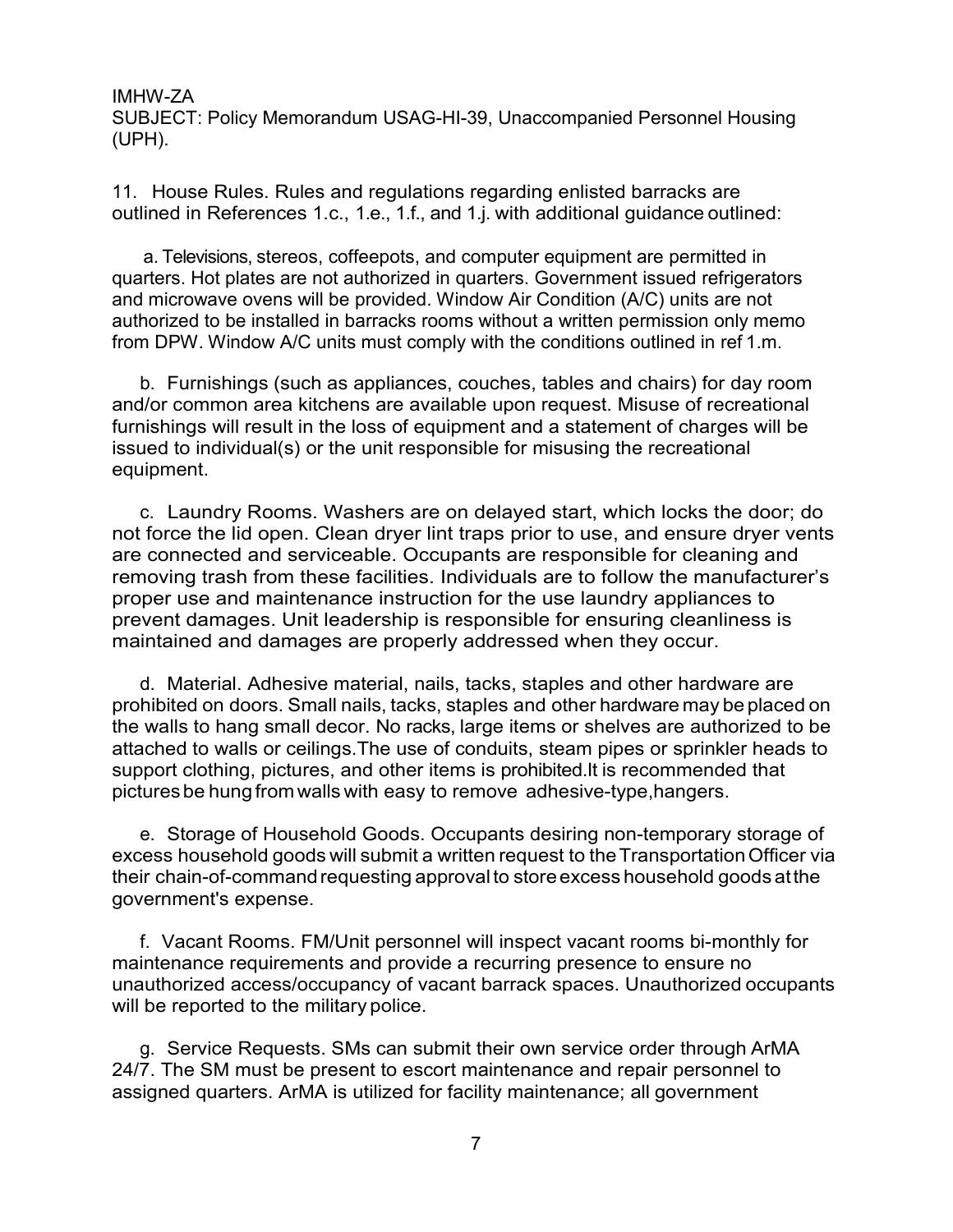SUBJECT: Policy Memorandum USAG-HI-39, Unaccompanied Personnel Housing (UPH).

furnishings issues will be reported through eMH or directly to FMO for emergencies. If the SM is not present to let workers into their room, the service request could be cancelled.

h. Fire Alarms and Smoke Detectors. Under no circumstance will these items be tampered with or disabled in any manner. Do not hang any items from sprinkler heads. Tampering of fire alarms is a federal offense and punishable by the UCMJ.

i. Elevators (where applicable). Elevators will be cleaned and monitored for any tampering or abuse to the interior/exterior structure. Any evidence of abuse/vandalism can result in the suspension of elevator operations and the unit will be held accountable for charges. All other mechanical malfunctions shall be reported through DMO for service repairs.

12. Failure to abide by the policies outlined inthis memorandum may result in disciplinary action or penalties under UCMJ.

13. This policy supersedes policy memorandum USAG-Hl-39, SAB, dated 11 Aug 16 and remains in effect until rescinded or superseded in writing.

14. Point of contact for this memo is the Chief, Housing Division, USAG-HI, at 655- 7396.

MISIGOY.DANI MISIGOY.DANIEL.1185958422

- 1. Exception to Policy to Reside COL, LG Off-Post Commanding
- 2. Unit Representative Appointment Letter
- 3. Geographical Bachelors Determination Flow Chart
- 4. Utilization Request for TDY Service Members
- 5. Non-Emergency Demand Maintenance Order Template Form

**DISTRIBUTION** Electronic Media

EL.1185958422 - Retup 2021.05.17 12:35:35 5 Encls. DANIEL MISIGOY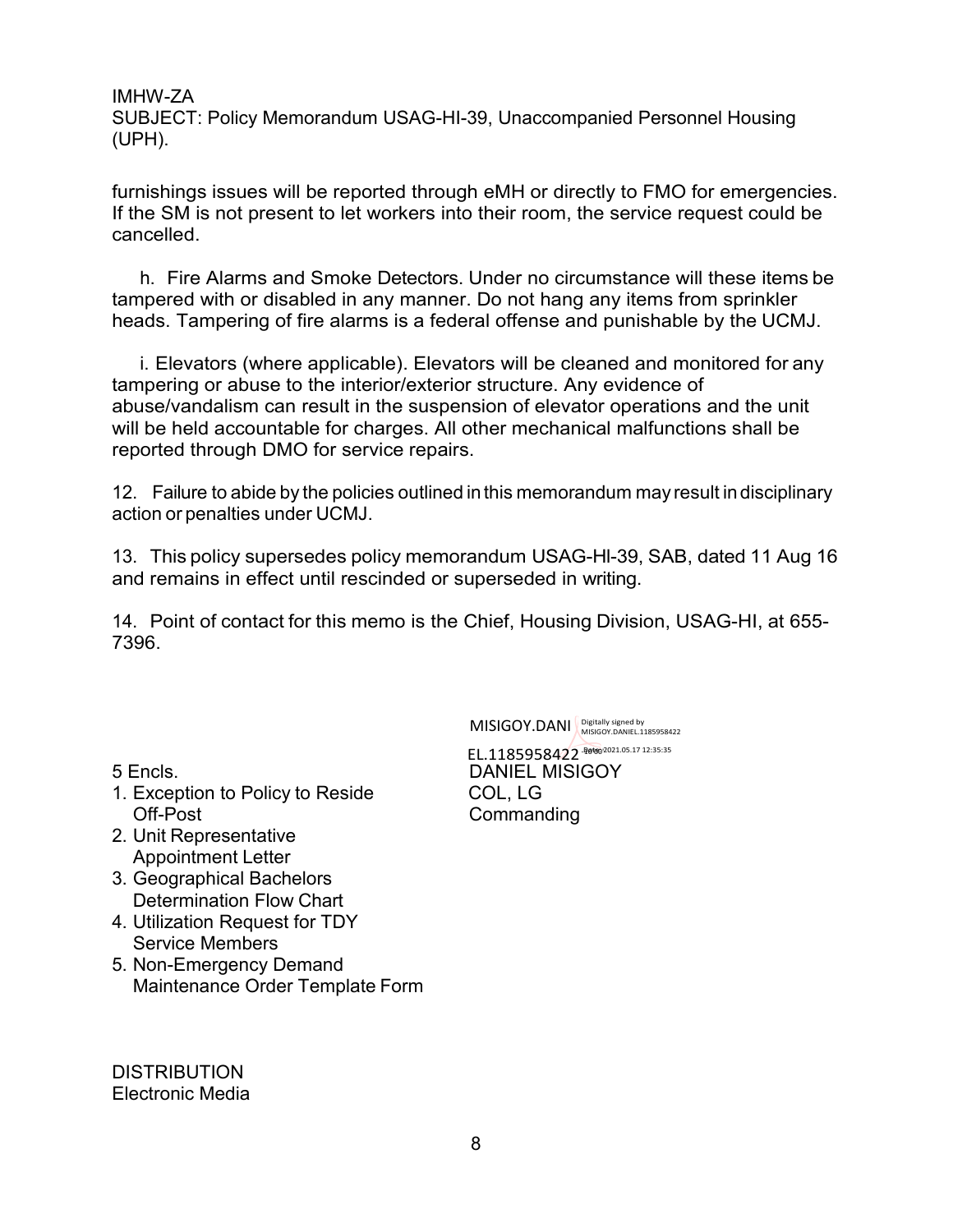## **ENCLOSURE 1**

# **EXCEPTION TO POLICY TO RESIDE OFF-POST (Example)**

*Your Brigade Letter Head*

*DD/MMM/YY*

MEMORANDUM FOR USAG-HI, ATTN: IMPC-HI-PWH, UPH, Schofield Barracks, HI 96857

SUBJECT: Request to reside on/off-post housing on Exception to Policy due to *what reason*.

*1.* Request an Exception to Policy for what reason: *Rank / Name / DOD ID # / Unit / UIC/ Phone # / Email*

*2.* SM is requesting an Exception to Policy to reside on or off-post housing from. *State specific reason(s) why SM should be allowed to reside on or off-post housing. Address extenuating circumstances that would warrant SM moving on or off post housing with a CNA and authorization to receive BAH at the without dependent rate.*

| 3. Unit POC is: <u>Rank / Name / Phone # / Email</u>                                                                           |           |  |
|--------------------------------------------------------------------------------------------------------------------------------|-----------|--|
| 4. Unit Rep: Rank / Name / Phone # / Email                                                                                     |           |  |
| Concur / non-Concur:<br>Company Commander: Rank / Name                                                                         | Sign/Date |  |
| Concur / non-Concur:<br>Battalion Commander: Rank / Name                                                                       | Sign/Date |  |
| Concur / non-Concur:<br>Brigade Commander: Rank / Name                                                                         | Sign/Date |  |
| for Processing:                                                                                                                |           |  |
| <b>UPH Manager:</b><br><b>UPH Manager</b><br>Concur / non-Concur:                                                              | Sign/Date |  |
| Chief, Housing Division: Current Chief of Housing                                                                              | Sign/Date |  |
| Approve/Disapprove:<br>Garrison Commander: Current Commander, COL, LG, Commanding Sign/Date                                    |           |  |
| $\mathbf{r}$ , and $\mathbf{r}$ , and $\mathbf{r}$ , and $\mathbf{r}$ , and $\mathbf{r}$ , and $\mathbf{r}$ , and $\mathbf{r}$ |           |  |

**Required Documentation for a Certificate of Non-Availability (CNA)**

Service Member's (SM) Rank/Name: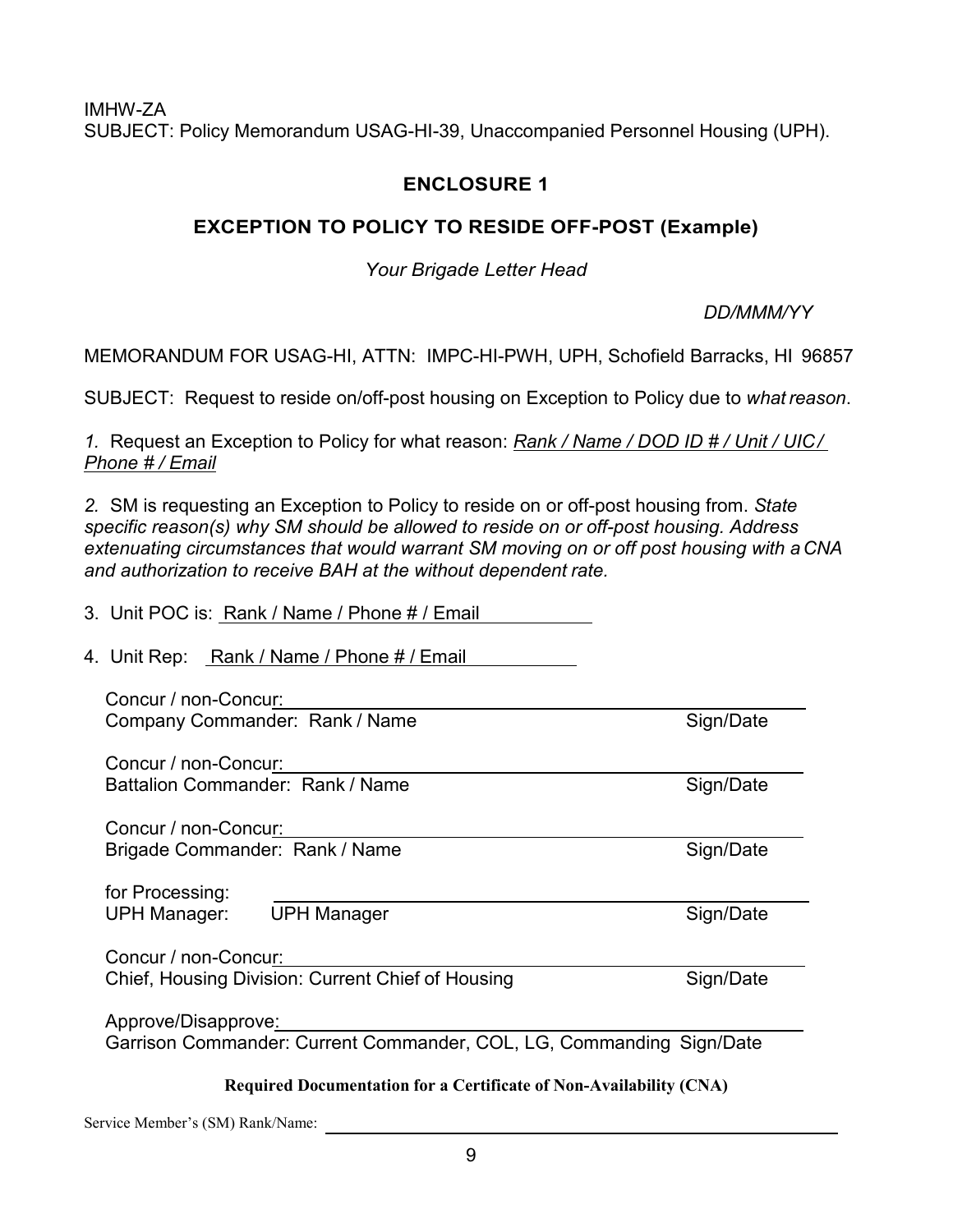SUBJECT: Policy Memorandum USAG-HI-39, Unaccompanied Personnel Housing (UPH).

| SM's DOD#:                                                                                                 |                                                                                                  | Phone #:                                                                                                  | SM's Email:                                                 |        |  |
|------------------------------------------------------------------------------------------------------------|--------------------------------------------------------------------------------------------------|-----------------------------------------------------------------------------------------------------------|-------------------------------------------------------------|--------|--|
| In ALL cases, this form and the following documents must be provided; please complete below as applicable: |                                                                                                  |                                                                                                           |                                                             |        |  |
|                                                                                                            | Unit                                                                                             | Rep:                                                                                                      | $\frac{1}{2}$ Phone #:                                      | Email: |  |
|                                                                                                            |                                                                                                  | Completed Request to Reside Off-Post w/CNA; input POC info from memo, paragraph 3 (i.e. ISG, CSM):        |                                                             |        |  |
|                                                                                                            |                                                                                                  |                                                                                                           |                                                             |        |  |
|                                                                                                            |                                                                                                  | Initial PCS orders assigning SM and/or spouse to USAG-HI or TCS orders returning from deployment          |                                                             |        |  |
|                                                                                                            | Accompanied:                                                                                     | Y N                                                                                                       |                                                             |        |  |
|                                                                                                            |                                                                                                  | Current Soldier Record Brief (SRB); input the following, M-Married, D-Divorced, S-Single:                 | Circle or delete applicable letters/words                   |        |  |
|                                                                                                            | Arrived on:                                                                                      |                                                                                                           | DEROS: Status: M D S Dependents:                            | Y N    |  |
|                                                                                                            |                                                                                                  | Current Leave and Earning Statement: BAH w/Dep BAH w/o Dep                                                | Circle or delete applicable letters/words<br><b>BAHdiff</b> | N/A    |  |
|                                                                                                            | Previously issued CNA if applicable & Termination Letter if SM has ever resided in the Barracks; |                                                                                                           |                                                             |        |  |
|                                                                                                            | Input the following CNA Dates:                                                                   |                                                                                                           |                                                             |        |  |
|                                                                                                            |                                                                                                  | Issued on: Expires:                                                                                       |                                                             |        |  |
|                                                                                                            |                                                                                                  | Current lease agreement/mortgage documents as applicable; input the following for lease agreement:        |                                                             |        |  |
|                                                                                                            |                                                                                                  | Issued on: Expires:                                                                                       |                                                             |        |  |
|                                                                                                            |                                                                                                  | * Additional documentation to be provided if applicable to include the above documents:                   |                                                             |        |  |
|                                                                                                            |                                                                                                  | Military Intelligence (MI) / Criminal (CID) Investigating Agents: Unit Commander signed Request to Reside |                                                             |        |  |
|                                                                                                            |                                                                                                  | Off-Post on Exception to Policy (Command Memo) stating that the SM is a MI or CID Agent                   |                                                             |        |  |
|                                                                                                            |                                                                                                  | Pregnancy: Signed Profile DA 3349/medical documentation with delivery due date                            |                                                             |        |  |
|                                                                                                            |                                                                                                  | Home Purchase in Local Area Prior to Assignment:                                                          |                                                             |        |  |
|                                                                                                            |                                                                                                  | Mortgage/Deed/Purchase Agreement                                                                          |                                                             |        |  |
|                                                                                                            | Excessive shipment of Household Goods (DD Form 1299) or inventory of all HHGs                    |                                                                                                           |                                                             |        |  |
|                                                                                                            | Joint Custody/Visitation Right: Court Document/Parenting Plan with custody/visitation dates      |                                                                                                           |                                                             |        |  |
|                                                                                                            | <b>Lease from Prior Marriage: Divorce Decree</b>                                                 |                                                                                                           |                                                             |        |  |
|                                                                                                            | <b>Lease Prior to Civilian Spouse Service Enlistment - No Dependents</b>                         |                                                                                                           |                                                             |        |  |
|                                                                                                            | Marriage Certificate                                                                             |                                                                                                           |                                                             |        |  |
|                                                                                                            | Spouse Enlistment Orders                                                                         |                                                                                                           |                                                             |        |  |
|                                                                                                            |                                                                                                  | Updated Dependent Enrollment & Eligibility Report (DEERS) Enrollment, DD Form 1172                        |                                                             |        |  |
|                                                                                                            |                                                                                                  | Other supporting documentation pertinent to justification of ETP / outline specific circumstances         |                                                             |        |  |
|                                                                                                            | Received by:                                                                                     | Date Received:                                                                                            |                                                             |        |  |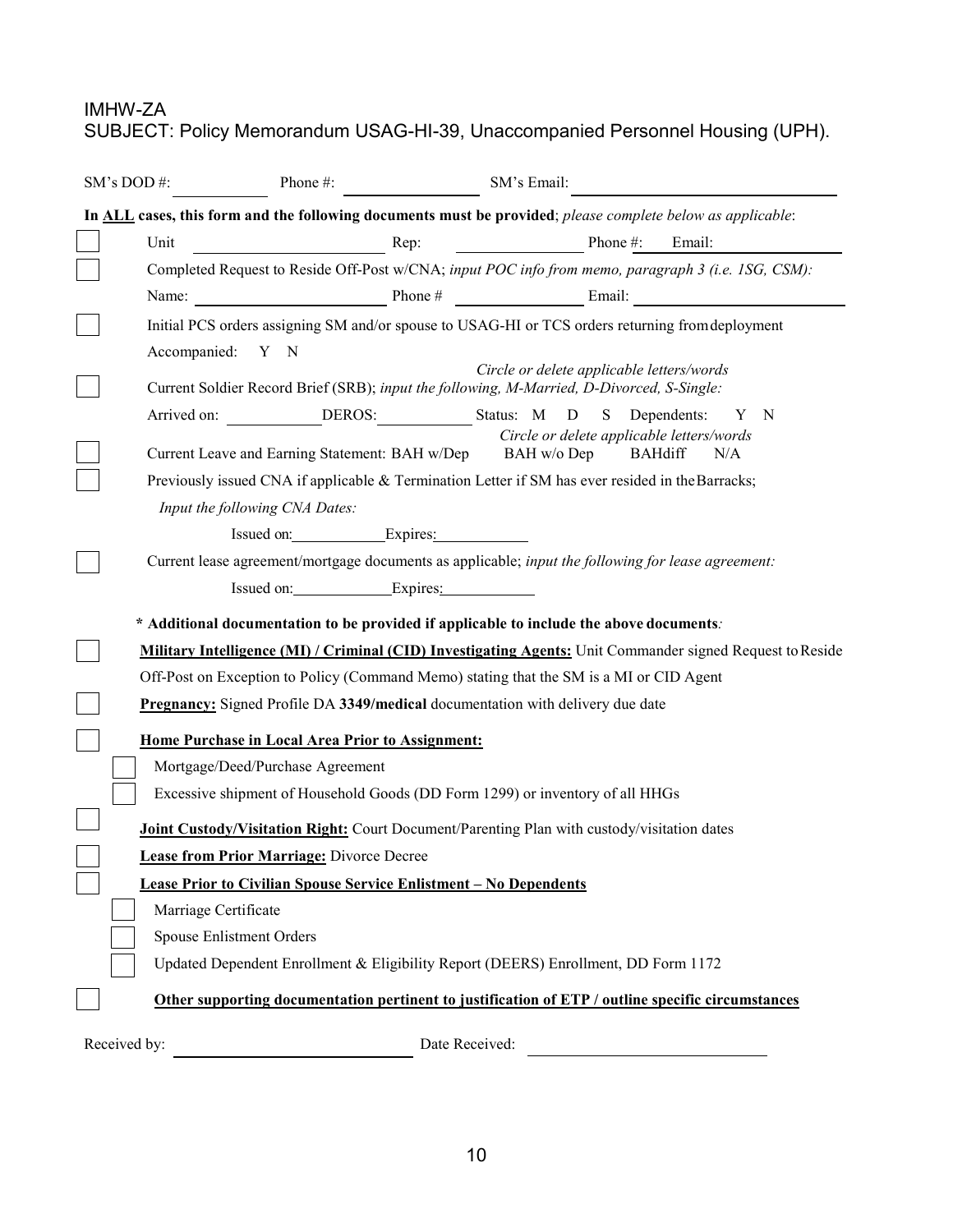#### **ENCLOSURE 2**

## Unit Representative Appointment Letter Example *Brigade Letterhead*

*APVG-DSB-CO Date*

### MEMORANDUM FOR: All Concerned

SUBJECT: Appointment of Brigade Facility Managers (FM) and Allocations of Bed Spaces / Rooms for Units Occupying Barracks Building *1111* located on *Schofield Barracks*

1. The purpose of this memorandum is to outline the allocated bed spaces in thebuilding by unit:

| Bldg. | <b>UIC</b>    | <b>Unit Name</b>      | <b>Spaces</b> | Room #'s           |
|-------|---------------|-----------------------|---------------|--------------------|
|       |               |                       |               | 101-118, 1st Floor |
| 1111  |               | WDQDAA   HHC 25TH STB | 36            | Laundry            |
|       | <b>WHOFAA</b> | 125TH FIN             | 36            | 201-218            |
|       | WA4TAA        | 73rd SIG CO           | 36            | 301-318            |
|       | <b>WFQLAA</b> | $259^{TH}$ HR CO      | 36            | 401-418            |
|       | <b>WDCPAA</b> | 569TH QM CO           | 36            | 501-518            |

2. Commanders will sign for all furnishings assigned to their footprint through the Furnishings Management Office (FMO). Coordination will be made at least 30 days prior to a change of command with the FMO to schedule appointments and conduct a change of command inventory. Primary Hand Receipts will be updated at least annually.

3. The appointed Brigade S4 FM will act as liaison between Unaccompanied Personnel Housing (UPH) and Garrison Command Sergeant Major for purpose of providing oversite of all barracks operations IAW AR 420-1 and the Army Barracks Management Program Handbook.

4. The *125th FIN (WH0FAA)* is appointed as the unit responsible for signing for the building from the Real Property Office (RPO). The Commander will sign for the building from the RPO. Coordination will be made at least 30 days prior to a change of command with the RPO to schedule appointments and conduct a change of command inventory.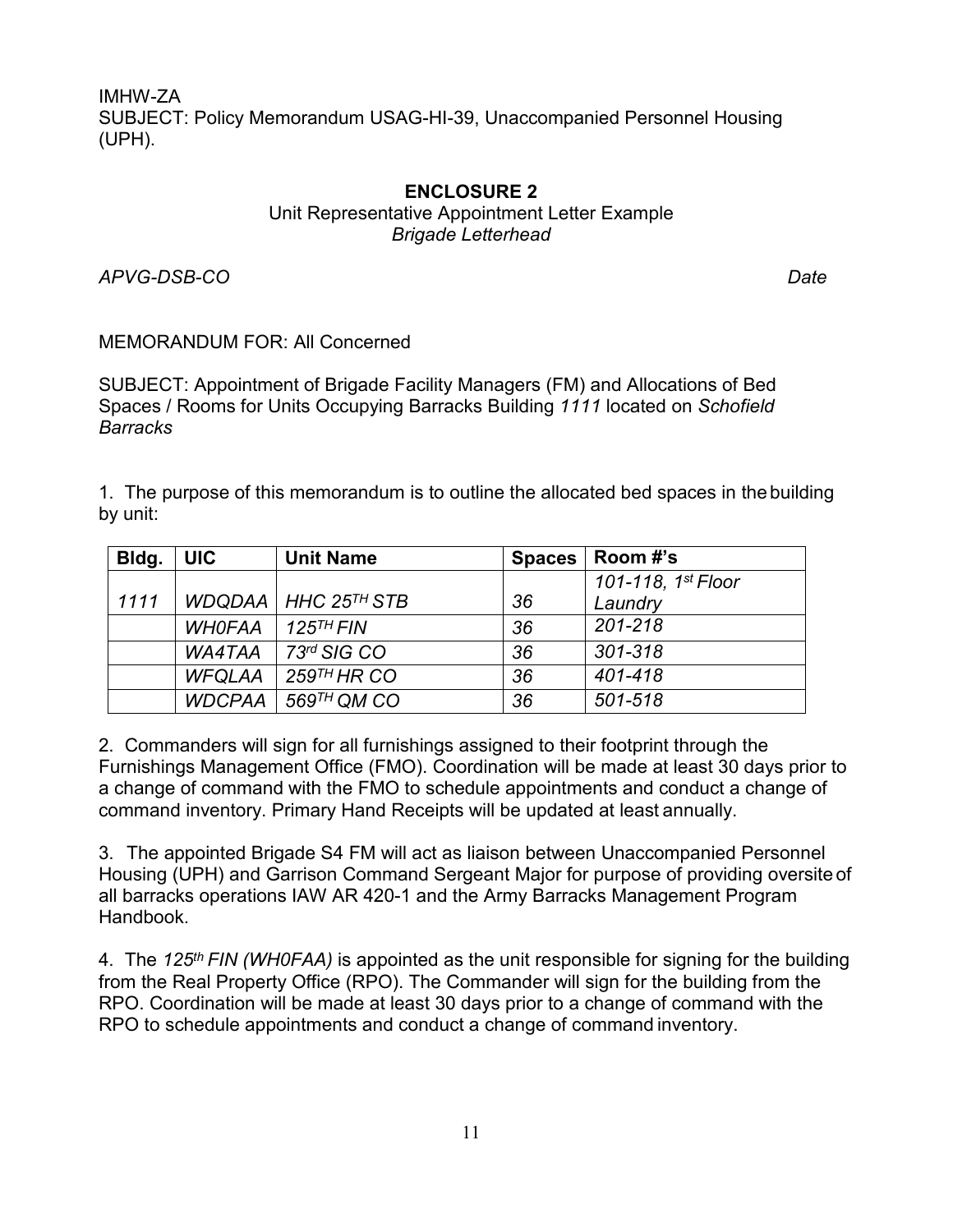5. The *HHC 524th CSSB (WEPYAA)* is responsible for appointing a primary and alternate Key Control Custodian in writing. The Front Desk Unit (FDU), used for making keys, will be managed by the Key Control Custodian. Two physical keys (master keys) are issued with each FDU and accountability must be maintained on a DA Form 5513, IAW AR 190-11. Inventories of keys must be completed Semi-Annually or when change out of key control custodians.

6. The *HHC 524th CSSB (WEPYAA)* is responsible for appointing the primary and alternate Fire Wardens in writing and ensuring monthly inspections are conducted as well as annual inspections by the Fire Department of the facility. All Fire Wardens must receive required training upon assumption of duties.

7. The *HHC 524th CSSB (WEPYAA)* is responsible for appointing the primary and alternate Building Energy Monitors (BEMs) in writing and ensuring monthly inspectionsare conducted as well as annual inspections by the DPW Energy Conservation Division. All BEMs must receive required training upon assumption of duties.

*8.* The point of contact for this memorandum is the *Brigade CSM, First Mi. Last, at 808- 655-1111 or [first.m.last.mil@mail.mil.](mailto:first.m.last.mil@mail.mil)*

> *First Mi. Last COL, LG* **Commanding**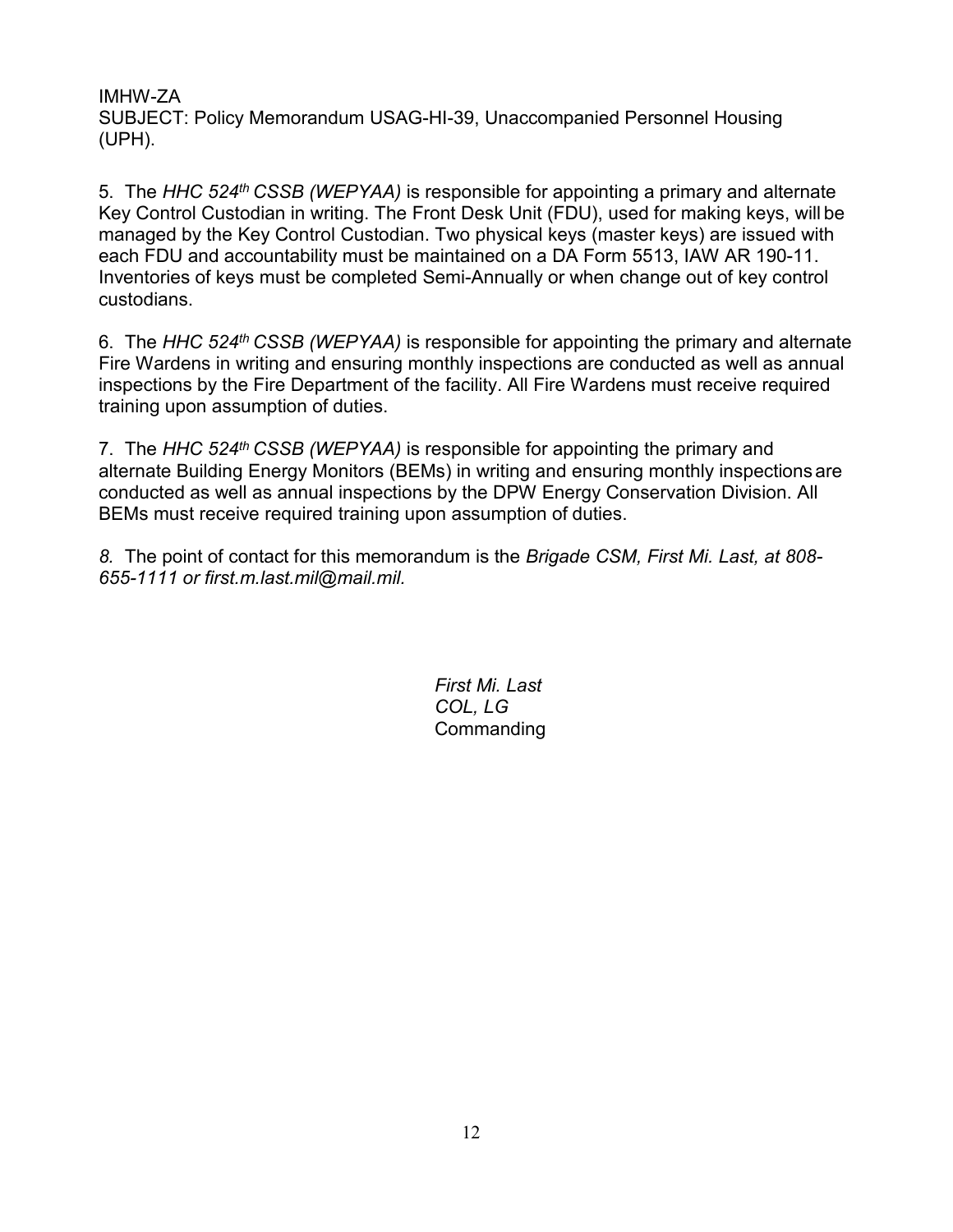SUBJECT: Policy Memorandum USAG-HI-39, Unaccompanied Personnel Housing (UPH).



**ENCLOSURE 3** Geographical Bachelors Determination Flow Chart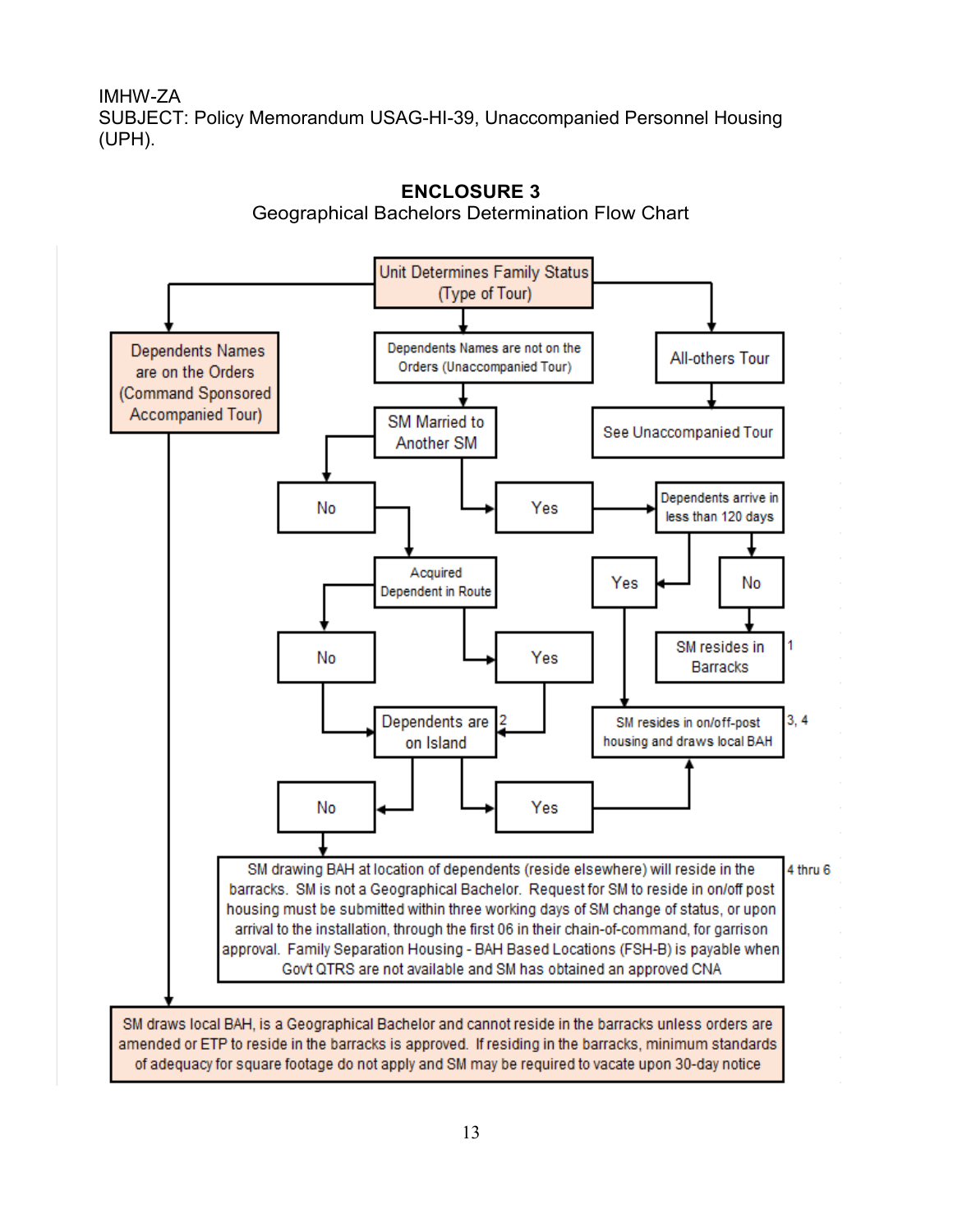SUBJECT: Policy Memorandum USAG-HI-39, Unaccompanied Personnel Housing (UPH).

## Notes:

- 1. A SM married to another SM assigned to different installations will reside in the barracks unless on accompanied tour with dependents and concurrent travel. If, at a later date, one SM is assigned to the other's installation, the SM residing in the barracks at the gaining installation will remain in the barracks until the PCSing SM arrives on-station.
- 2. Dependents already reside on island or dependent travel paid for by SM.
- 3. When a SM married to another SM (Joint Domicile) has orders assigning them to the same installation within 120 days of each other, a CNA is not required to reside on/off-post or to be authorized local BAH. Finance requires a completed DA Form 5960, a copy of the marriage license, a copy of each SM's orders and proof of arrival (flight itinerary) before initiating BAH.
- 4. When a SM has (moves, travel paid for by SM) dependents on Island (not visiting) (not Joint Domicile), a CNA is not required to reside on/off-post or to be authorized local BAH. Finance requires proof of dependency and residency, flight itinerary and/or barracks termination, as applicable, before initiating BAH. The SM will not draw COLA until acquiring command sponsorship. A SM drawing local BAH cannot live in the barracks without an approved ETP.
- 5. A SM drawing BAH-DIFF can submit an ETP for garrison consideration / approval, on a case-by-case basis, to reside in on/off post housing for the period(s) that dependent(s) visit the SM IAW the divorce decree / family plan.
- 6. SMs are authorized NTS IAW JFTR when GOV'T QTRS assignment is authorized; The SM's unit initiates requests for NTS.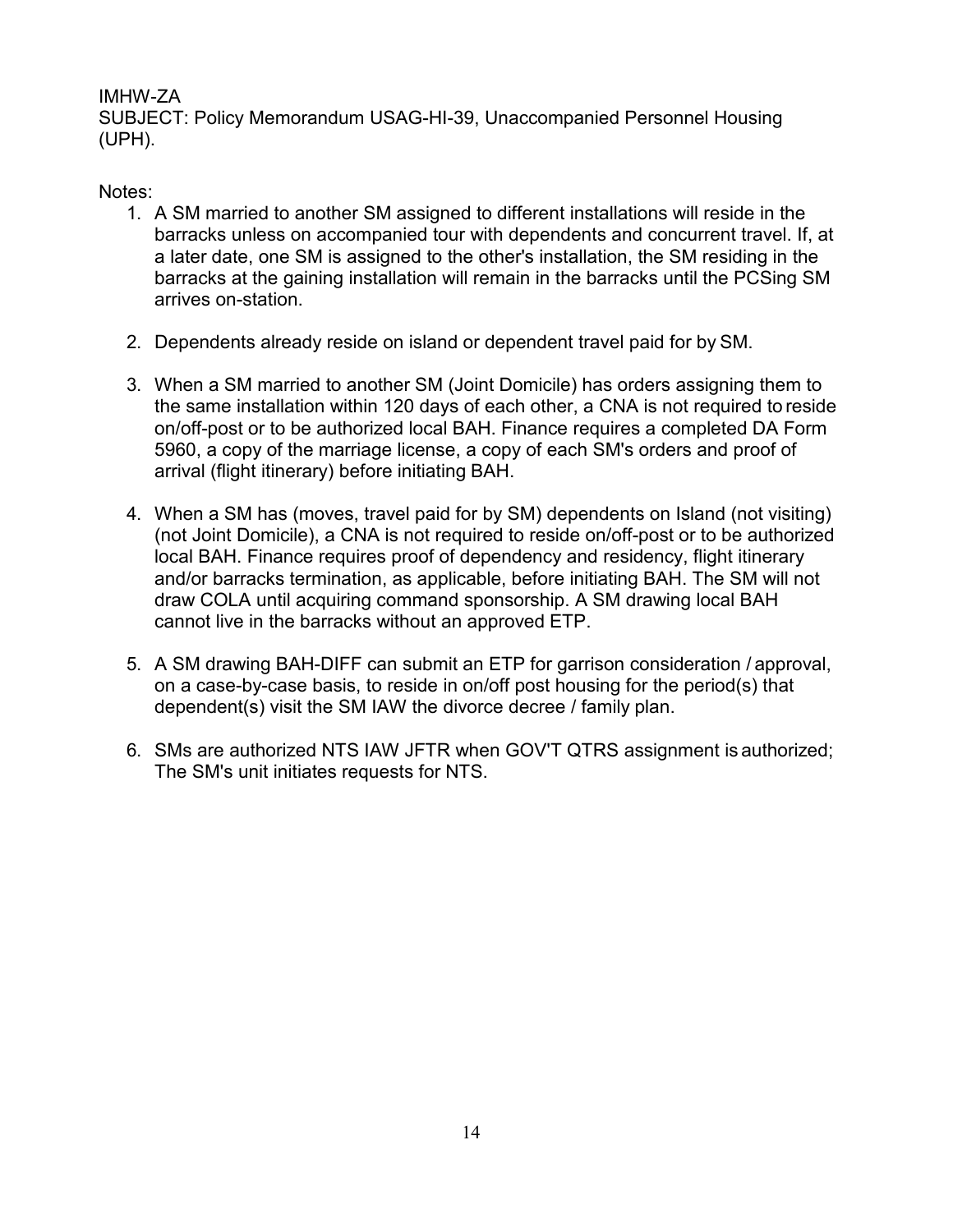#### **ENCLOSURE 4**

Utilization Request for TDY Service Members *Brigade Letterhead*

*APVG-HHB-CM Date*

MEMORANDUM FOR: *Housing Chief Name*, Chief of Housing, Schofield Barracks, HI 96857

SUBJECT: Authorization for building *1024 (barracks)* to house Soldiers in a TDY status.

1. References

a. IMCOM-Pacific Policy Memo #17, Temporary Use ofExcess/Available Unaccompanied Personnel Housing (UPH), 21 Sep 12

b. Army Regulation (AR) 420-1 Army Facilities Management, Chapter 3, Housing Management, 12 Feb 08 (with Rapid Action Revision 24 Aug 12).

c. Army Barracks Management Program Handbook, Office of the Deputy Chief of Staff G-9, HQDA, V2, 12 Jan 21

*2.* Purpose. IAW IMCOM- Pacific Policy Memo #17, *HHBn* requests temporary lodging of *12 Soldiers* or varying ranks in building *1024* in order to support their participation in the *USARPAC Best Warrior Competition from 7 Jun 20 to 14 Jun 20.*

*3.* The point of contact for this request is the undersigned at *(808) 655-7777 or at [john.j.smith.mil@mail.mil.](mailto:john.j.smith.mil@mail.mil)*

> *John J. Smith CSM, USA Command Sergeant Major*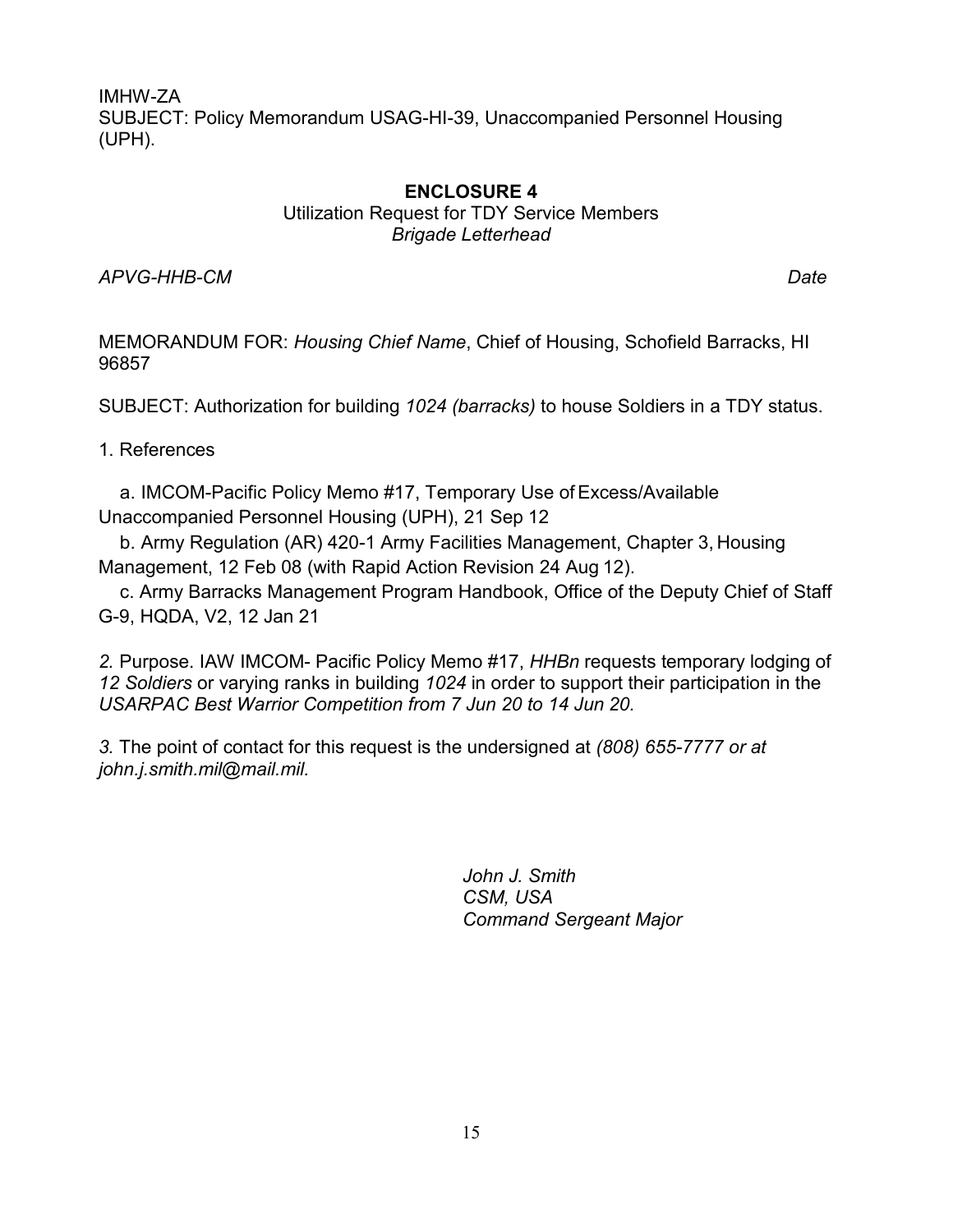## **ENCLOSURE 5**

Non-Emergency Demand Maintenance Order Template Form

| Post:                                   |  |
|-----------------------------------------|--|
| Bldg. #, Rm. #, Specific                |  |
| Location, etc.                          |  |
| Describe Problem:                       |  |
| Provide Brief / Accurate                |  |
| Description of problem<br>or situation. |  |
| Unit/Organization, BDE,                 |  |
| <b>Customer ID</b>                      |  |
| POC:                                    |  |
| POC Phone #:                            |  |
| Alt. POC:                               |  |
| Alt. POC Phone #:                       |  |
| <b>Additional Remarks:</b>              |  |

NEW NON-EMERGENCY DEMAND MAINTENANCE (DMO) ORDER EMAIL SITE:

DPW has implemented a new email service for demand maintenance orders that are NOT emergencies. This is the preferred method to submit a non-emergency DMO since it does not tie up phone lines and does not require customers to wait for the DMO clerk to answer the phone. Instructions for Submitting Non-Emergency Demand Maintenance Orders are as follows:

1. Download the DMO Template from the Garrison Website and save it on your computer.

2. Create your own template with your unit, requestor ID, name, phone, etc. already typed in.

3. Before filling out the rest of the DMO template, determine if you think the problem is an emergency (widespread power outage, overflowing toilet, Priority 1 air-conditioning failure, etc.) For emergencies, DO NOT submit the DMO template. Call the DPW service order desk at 656-1275.